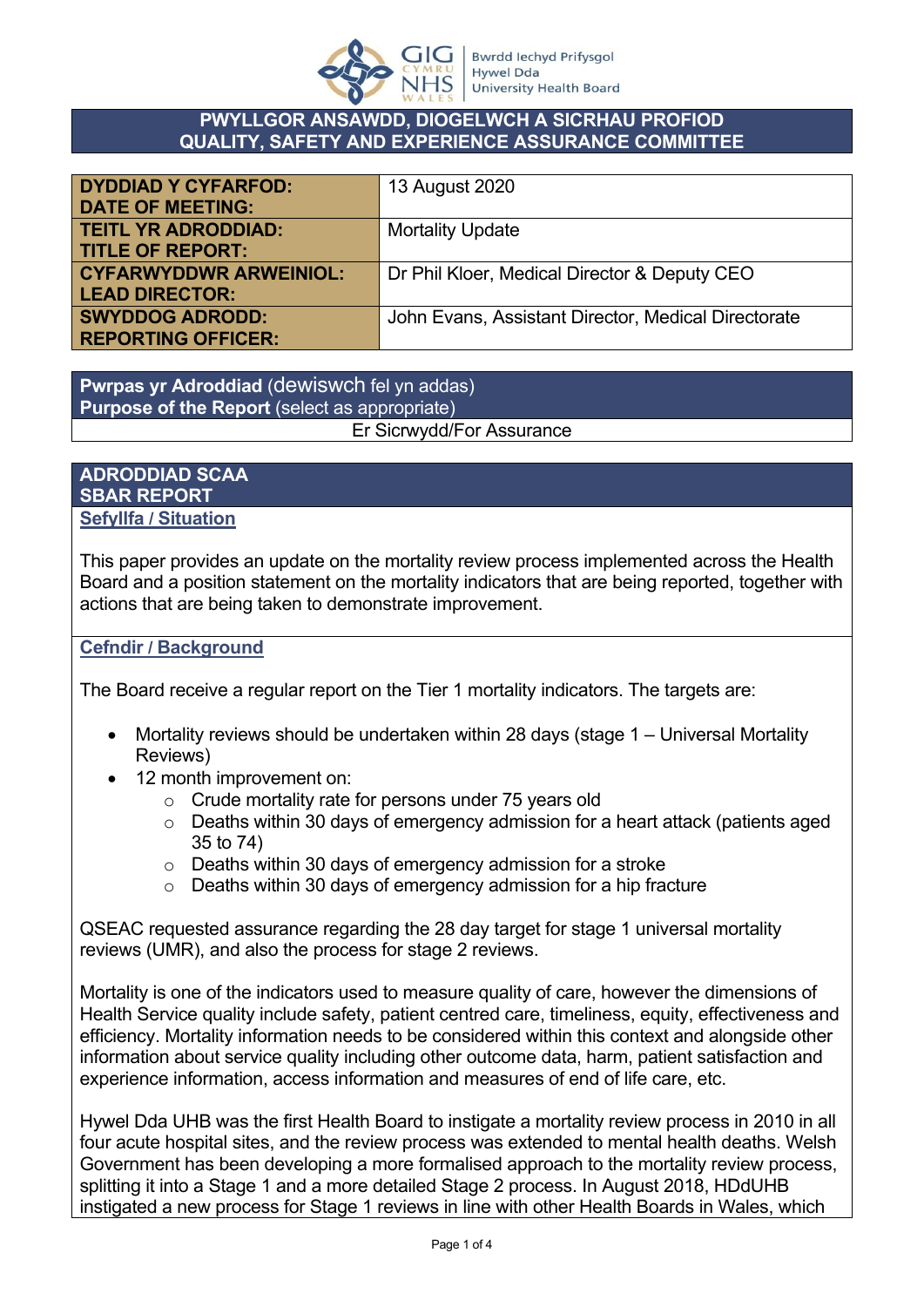has improved the timeliness of these reviews. Stage 2 mortality review processes routinely take place, and a formal written process has been approved by the Mortality Review Group and QSEAC, and has been adopted by all sites.

## **Asesiad / Assessment**

Crude mortality rates for patients <75 years had improved consistently since September 2018. Since March 2020, the Health Board's crude mortality rates for patients has reflected the impact of the COVID-19 pandemic, the effects of which (until May 2020) are presented below:



### 1. Stage 1 performance – Universal Mortality Reviews

The Mortality Review Group, a group of the Effective Clinical Practice Group focuses on the actions required to improve Universal Mortality Review figures. Universal Mortality Review figures are maintaining the recent performance however not yet at the 95% target, with 85.6% of case notes being reviewed within 28 days during May 2020, which is up from 48.5% in August 2018.

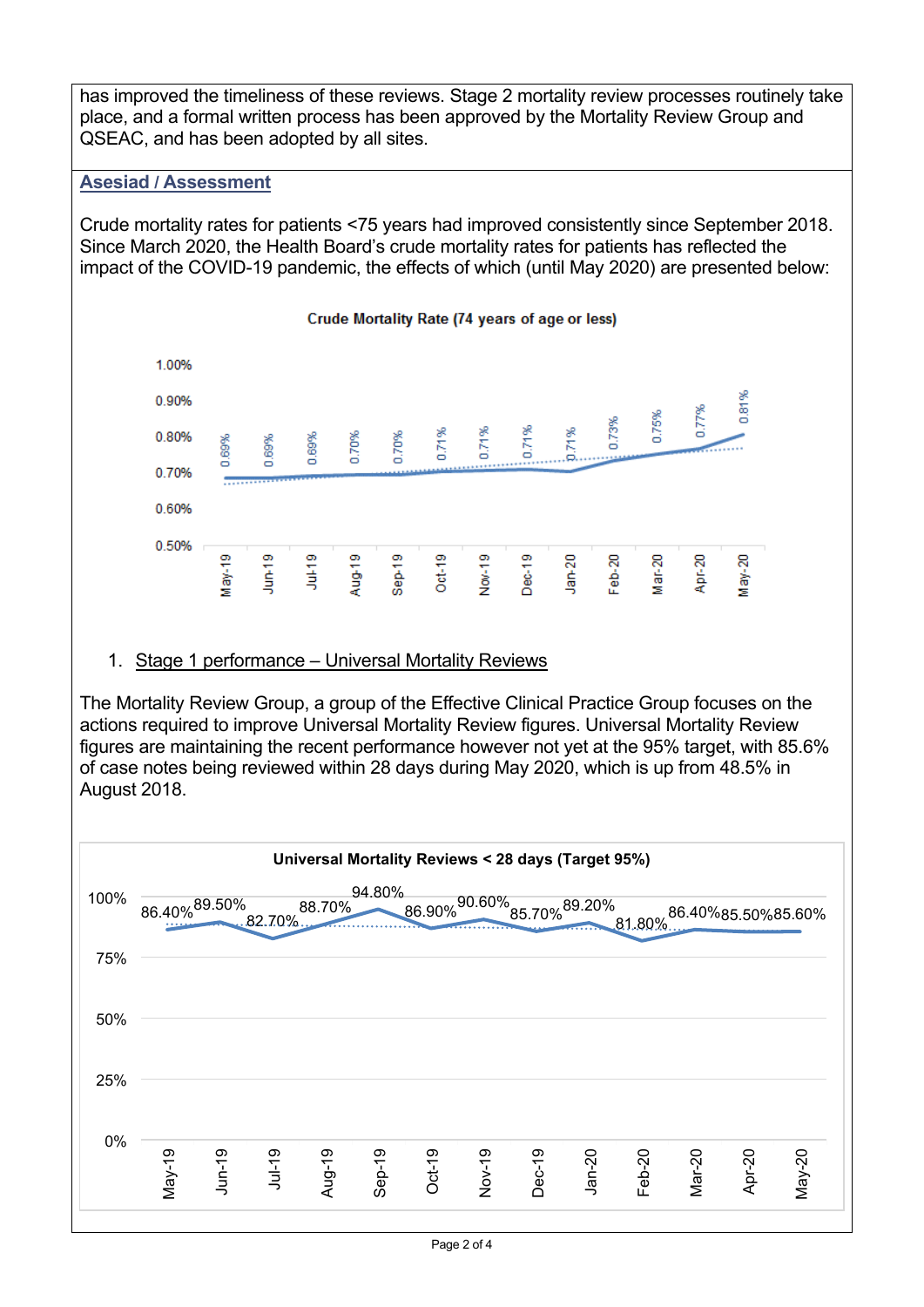### 2. Medical Examiners Update

The Medical Examiner Service is hosted by NHS Wales Shared Services Partnership (NWSSP) and will provide an independent scrutiny of all deaths that are not investigated by the coroner. Scrutiny will be undertaken by a Medical Examiner, who is an experienced doctor with additional training in death certification and the review of documented circumstances of death. They will ensure that an accurate cause of death is recorded, identify any concerns surrounding the death itself which can then be further investigated if required, and take the views of the bereaved into consideration.

The Implementation Programme in Wales is aiming to deliver a single Medical Examiner Service, covering a population of circa 3 million people, via four Regions (North Wales, Mid & West Wales, South Wales Central and South East Wales). Each Region will scrutinise between 5,500 and 9,000 deaths per year. The model being deployed is in line with the National Medical Examiner Good Practice Guidance, utilising dedicated Medical Examiners, supported by dedicated Medical Examiner Officers (MEO) working under delegated authority, both employed independently of Health Boards.

The all Wales Medical Examiner Service will strengthen safeguards for the public by providing robust, systematic and independent scrutiny of all deaths not referred directly to the Coroner, and ensuring the correct deaths are referred to a coroner. The medical examiners review will encompass the current Stage 1 mortality review process and provide intelligent analysis and system level reporting of potential issues found during scrutiny. The service also ensures that the bereaved are given the opportunity to ask questions or seek clarification from an independent medical professional about the certified cause of death or care given during the last illness.

The first stages of the implementation of the Mid & West Wales Medical Examiner Office, covering Hywel Dda and Powys, commenced on 20th July 2020 and includes the following:

- The Medical Examiner office is based in Lanngennech;
- The office and cases are managed by 3 MEOs (Intensive Therapy Unit (ITU) nurse, Clinical Audit Facilitator, Mortuary / bereavement assistant) and a Senior MEO (ITU nurse);
- We have appointed 5 Medical Examiners Senior doctors; 2 from primary care and 3 from secondary care;
- We have developed relationships with local stakeholders to determine how the service can be moulded around current practices to ensure a seamless service for the bereaved;
- We have begun undertaking Medical Examiner scrutiny on a selection of cases from Prince Phillip Hospital & Withybush General Hospital with expansion to Glangwili and Bronglais General Hospitals planned for the next few months.

### **Argymhelliad / Recommendation**

The Committee is asked to:

- note the holding of performance of Stage 1 reviews;
- note the update on the implementation of the Medical Examiner service.